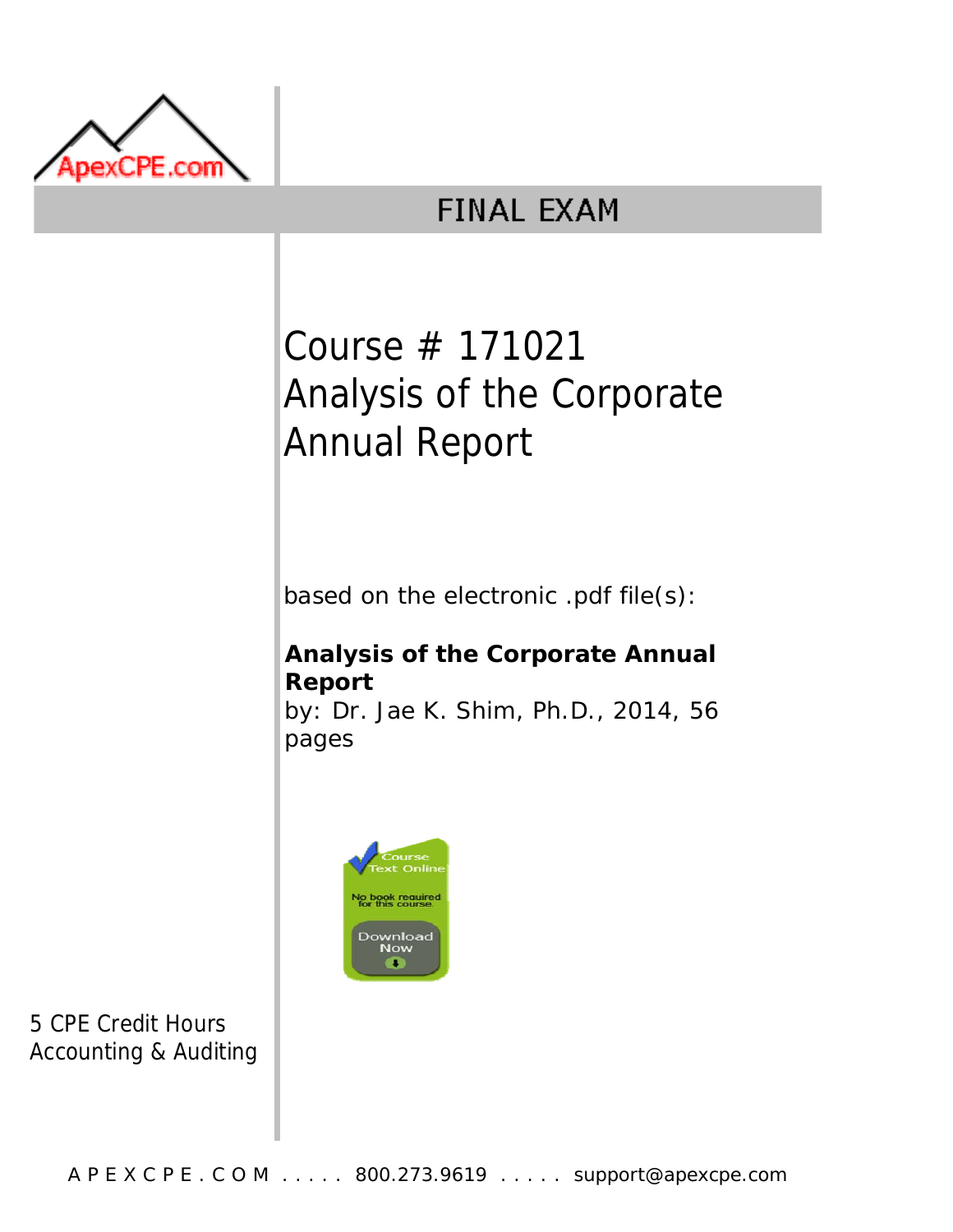This exam sheet is made available for your convenience in answering questions while offline. Please note that you will still need to enter your answers on the online exam sheet for grading. Instructions are provided at the end of this document.

### **Chapter 1 - Annual Report: The Financial Statements**

1. The basic financial statements include a

Balance sheet, income statement, and statement of changes in retained earnings.

Statement of financial position, income statement, and statement of changes in retained earnings.

Balance sheet, statement of financial position, income statement, and statement of changes in retained earnings.

Balance sheet, income statement, statement of cash flows, and statement of retained earnings.

2. Another name for the balance sheet is the:

**LETT** Statement of cash flows

**LETT** Statement of earnings

**LETT** Statement of financial position

**L\_\_\_ Retained earnings statement** 

3. Which of the following types of accounts are not found on the balance sheet?

**L**<br>Revenues

Assets

Liabilities

L**L** Owners' equity

4. The primary purpose of the income statement is to reflect

The fair value of the firm's assets at some moment in time.

**LETT** Operating performance for a specified time period.

The status of the firm's assets in case of forced liquidation of the firm.

The firm's potential for growth in stock values in the stock market.

5. Which of the following is an example of operating activities?

L**L**Borrowing

**Investment by owners** 

**Lacks** Wages

Sale of equipment

6. Cash outflows from investing activities include:

**LETT** Repurchasing of stock

**L** Payments to buy fixed assets

**Issuing dividend payments**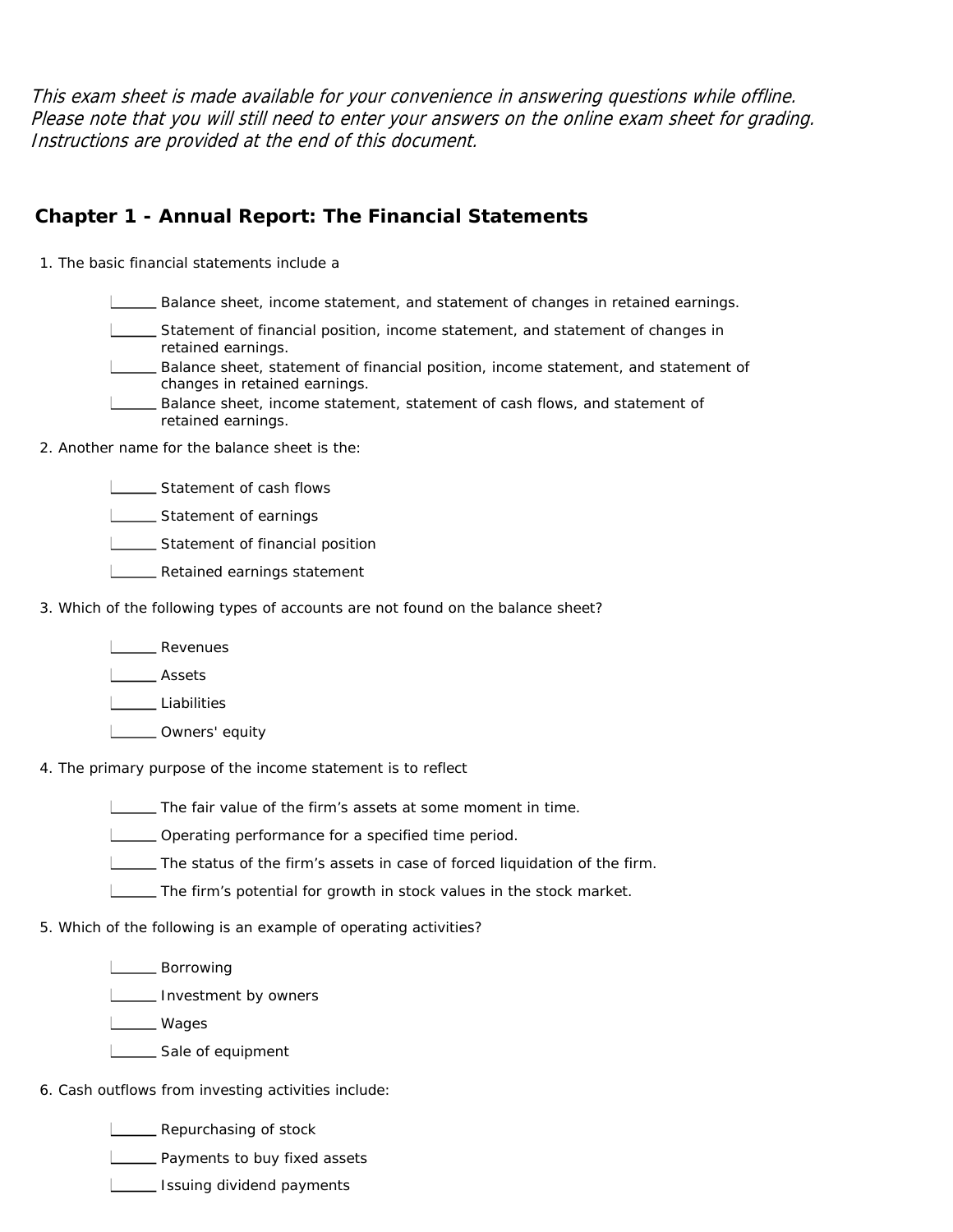Payments on accounts payable arising from the initial purchase of goods

7. A statement of cash flows is to be presented in general purpose external financial statements by which of the following?

**LETT** Publicly held business enterprises only.

**Privately held business enterprises only.** 

**LETTE** All business enterprises.

All business enterprises and not-for-profit organizations.

#### **Chapter 2 - Annual Report: Other Sections of the Report**

- 8. A segment is reportable if any one of the following conditions exists except:
	- Revenue is 10% or more of total corporate revenue
	- Operating profit is 10% or more of total corporate operating profit
	- Identifiable assets are 10% or more of total corporate assets
	- Foreign operations provide 3%or more of total corporate sales
- 9. Footnote disclosures usually do not include:

**LECOUNTING METHOOS** 

Statement of changes in stockholders' equity

L\_\_\_\_\_ Inventory pricing

- **L** Pension fund
- 10. The Management's Discussion and Analysis (MD&A) section of an annual report

Includes the company president letter.

- Covers three financial aspects of a firm's business: liquidity, capital resources, and results of operations.
- Is a technical analysis of past results and a defense of those results by management.
- Covers marketing and product line issues.
- 11. The \_\_  $T_{\text{max}}$  highlights the concept of a significant deficiency in internal control over financial reporting.

**Letter** Auditing Standard No. 5

**LEAU SOX Section 906** 

**Letter** Auditing Standard No. 2

US GAAP

#### **Chapter 3 - Analysis of Financial Statements for Liquidity, Asset Utilization and Solvency**

12. Factors that an investor considers in evaluating a firms stock include all except: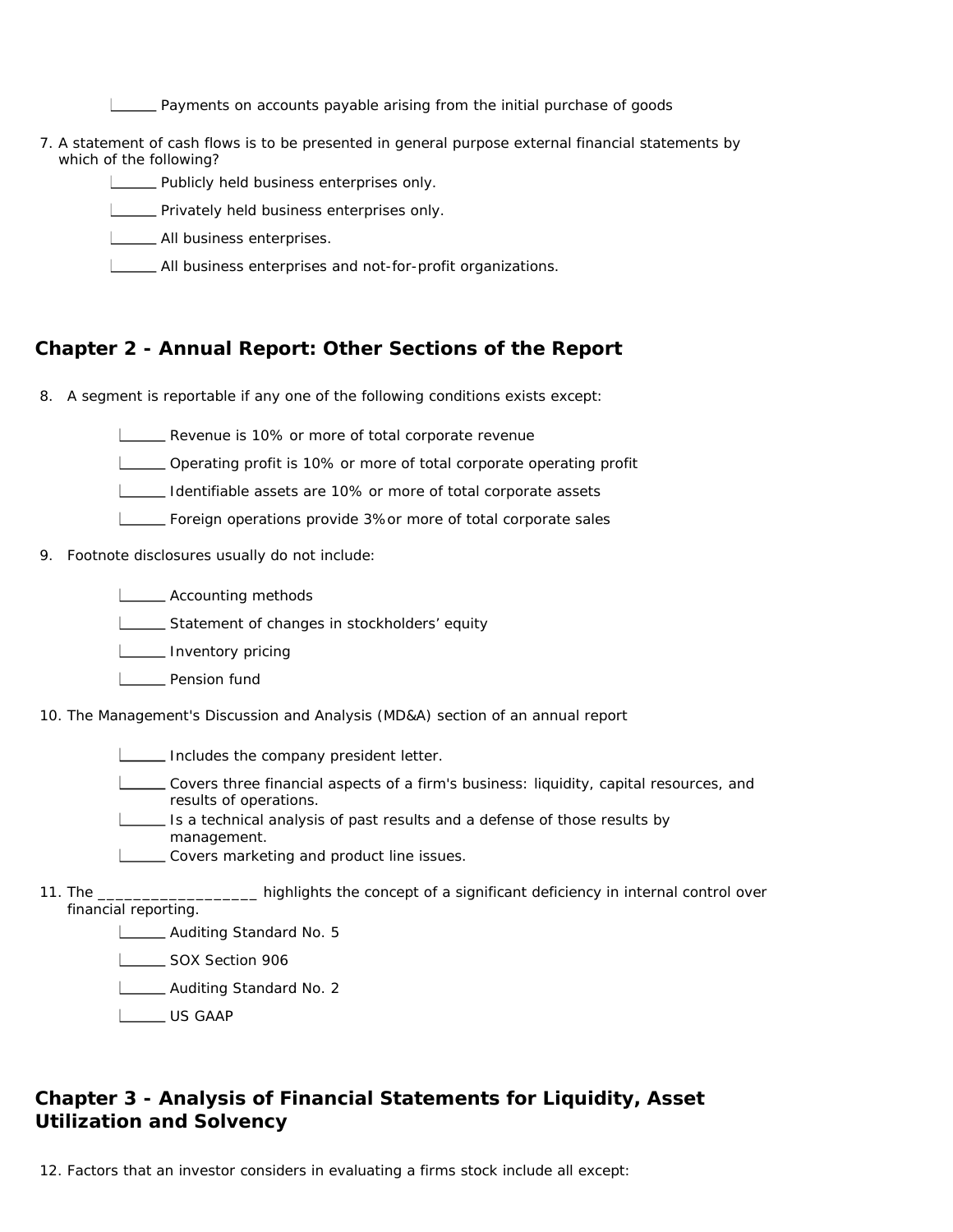Financial health

**L\_\_\_\_\_** Industry factors

**Number of future investors** 

- **L** Future outlook of the company
- 13. In assessing the financial prospects for a firm, financial analysts use various techniques. An example of vertical, common-size analysis is

An assessment of the relative stability of a firm's level of vertical integration.

A comparison in financial ratio form between two or more firms in the same industry.

Advertising expense is 2% greater compared with the previous year.

- Advertising expense for the current year is 2% of sales.
- 14. Which of the following is an example of liquidity ratios?

**LETTIMES** interest earned

- L\_\_\_\_\_ Quick ratio
- L\_\_\_\_ Return on equity
- **L** P/E ratio
- 15. Given the following data: Sales = 2000; Cost of goods sold = 1500; Average receivables = 100, calculate the average collection period:
	- 24.33  $L_{2}$  18.25  $\boxed{\phantom{1}}$  137 1.33
- 16. To determine the operating cycle for a retail department store, which one of the following pairs of items is needed?
	- Days' sales in accounts receivable and average merchandise inventory.

**LASS** Cash turnover and net sales.

- **LECOLLET** Accounts receivable turnover and inventory turnover.
- **LETTE** Asset turnover and return on sales.
- 17. What ratio is used to measure a firm's leverage?

**L** Debt ratio

L**Current ratio** 

**Looper** Asset turnover

L<sub>ound</sub> Return on equity

## **Chapter 4 - Analysis of Financial Statements for Profitability and Market Value**

18. Gross profit margin is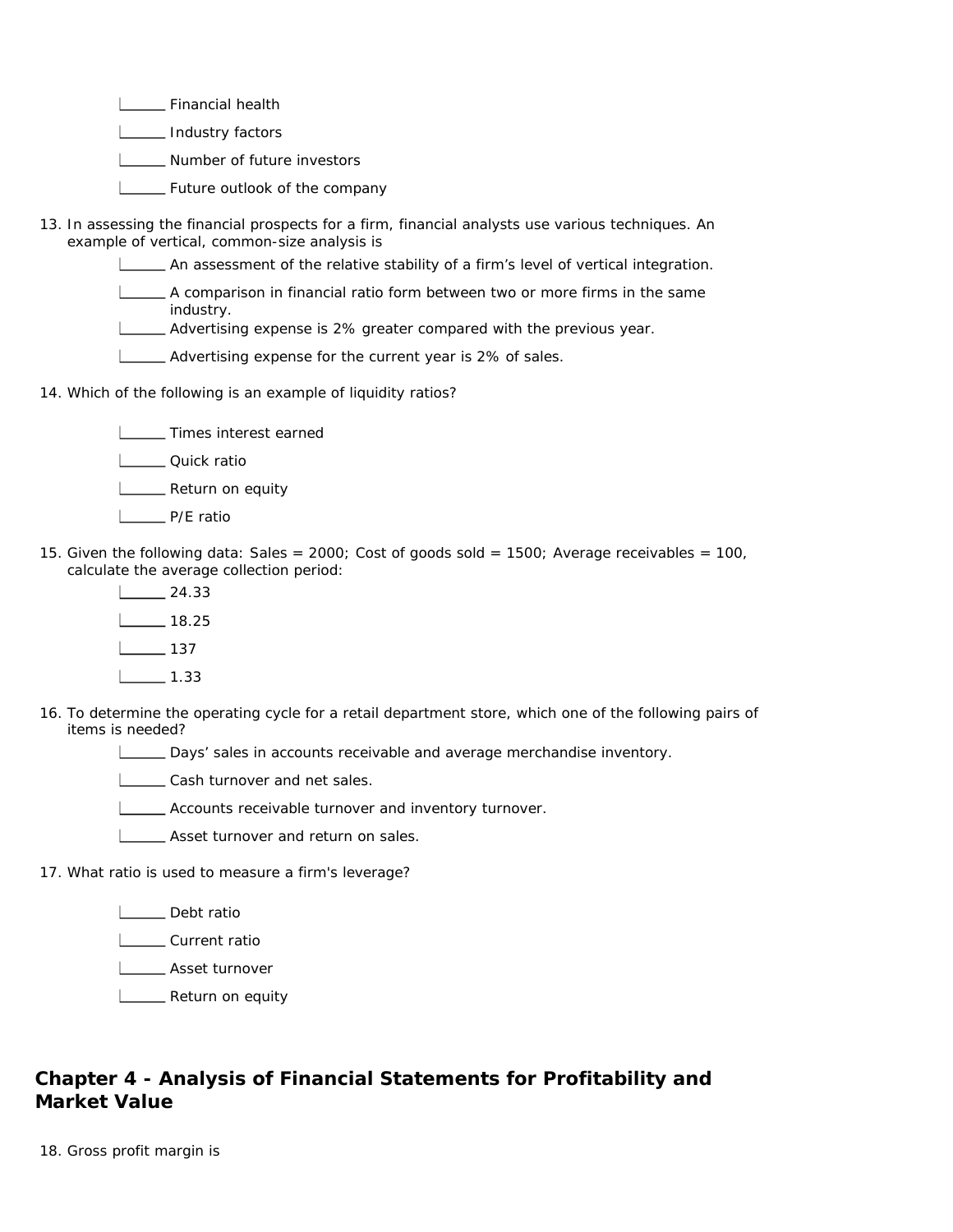Gross profits divided by net sales

L\_\_\_ Net sales divided by gross profit

Sales multiplied by gross profit

**LETTE** Average assets multiplied by gross profits

19. What ratio is used to measure the profit earned on each dollar invested in a firm?

**L** Current ratio

**LETT** Asset turnover

**LETTE** Return on sales

**LETT** Return on common equity

20. Market value ratios do not include:

Opportunity values

- **L** Earnings per share
- **LETT** Price-earnings ratio (multiple)
- **LACCO** Book value per share
- 21. Book value per share represents the amount of shareholders' equity assigned to each outstanding share of common stock. Which one of the following statements about book value per common share is correct?

Market price per common share usually approximates book value per common share.

- Book value per common share can be misleading because it is based on historical cost.
- A market price per common share that is greater than book value per common share is an indication of an overvalued stock.

Book value per common share is the amount that would be paid to shareholders if the company were sold to another company.

22. Calculate earnings per share based on the following information. A company has net income of \$15 million, preferred dividends of \$500,000, outstanding common stock of 10 million, and outstanding preferred stock of 5 million.

| 1.5  |
|------|
| 1.00 |
| 1.45 |
| 2.9  |

Instructions for Submitting Answers Online:

- Sign In at www.ApexCPE.com
- Click the "My CPE" tab at the top of the page.

**Click "My CPE Courses".** 

- Find the current CPE year and click "Go to My Courses".
- Find this course and click the "Go to Course" link.
- **Step 2 on the Course Syllabus page is "Take the Final Exam". Click the "Begin Final** Exam" link.